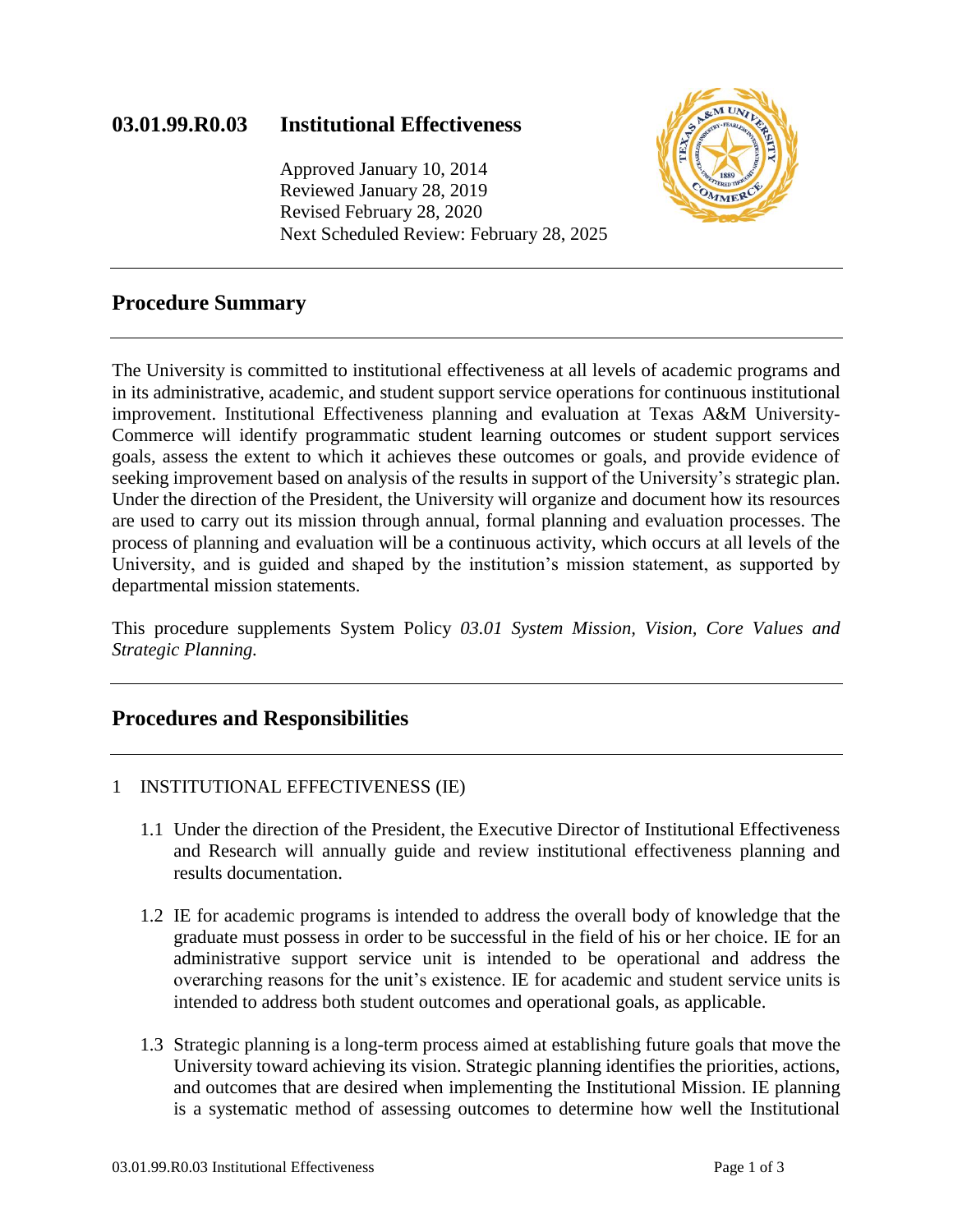Mission is being fulfilled. The University's IE processes will align with and provide insight into progress made pursing the University's Strategic Plan; however, neither process is limited by nor fully subsumed by the other.

- 1.4 Faculty as discipline experts will participate in IE processes and analysis of assessment results in order to use the results to make adjustments in curriculum or pedagogy and improve the academic programs.
- 1.5 Staff in support service units will participate in IE processes and analysis of results in order to use the results and make adjustment in operations to facilitate improved functionality and service.
- 1.6 The President, with consultation from the Executive Director of Institutional Effectiveness and Research, will ensure the University's IE plans and results are aligned with any existing Texas A&M University System plan(s), as well as any Texas Higher Educational Coordinating Board's established learning outcomes or other state-wide plan(s).

### 2 UNIVERSITY IE LEADERSHIP TEAM

- 2.1 Members of the University's IE Leadership Team are appointed by the Deans of the Colleges and Vice Presidents of the Divisions. The Executive Director of Institutional Effectiveness and Research provides guidance for the IE Leadership Team members so that they may work with their respective areas. IE Team members guide the development of student learning outcomes (SLO) specific to academic programs and goals for support service units in the appropriate format. The IE Planning documents will also include measures of assessment for each SLO and goal as well as standards of success. IE Results documentation will report results aligned with SLOs or goals, analysis of the meaning of the results, comparisons to prior year results, and an action plan for how results will be used to seek improvements in the academic program or support services unit, as needed.
- 2.2 The University's IE cycle will be based upon the academic year for academic programs and either the academic, fiscal or calendar year will be established and followed as appropriate and most relevant to the support service units.
	- 2.2.1 For academic programs, department heads or program coordinators serve as writers and submitters of IE documentation. For support service units, departmental directors or others may be appointed by the area Vice President to serve as the writers and submitters of IE documentation.
	- 2.2.2 Based on their appointed due dates and after thorough analysis of the material, the IE writers will submit IE documentation to the IE Leadership Team members for additional review and signatures.
	- 2.2.3 In cooperation with the IE Leadership Team members, the Executive Director of Institutional Effectiveness and Research will hold periodic training sessions to guide IE writers in improving their IE processes and documentation.